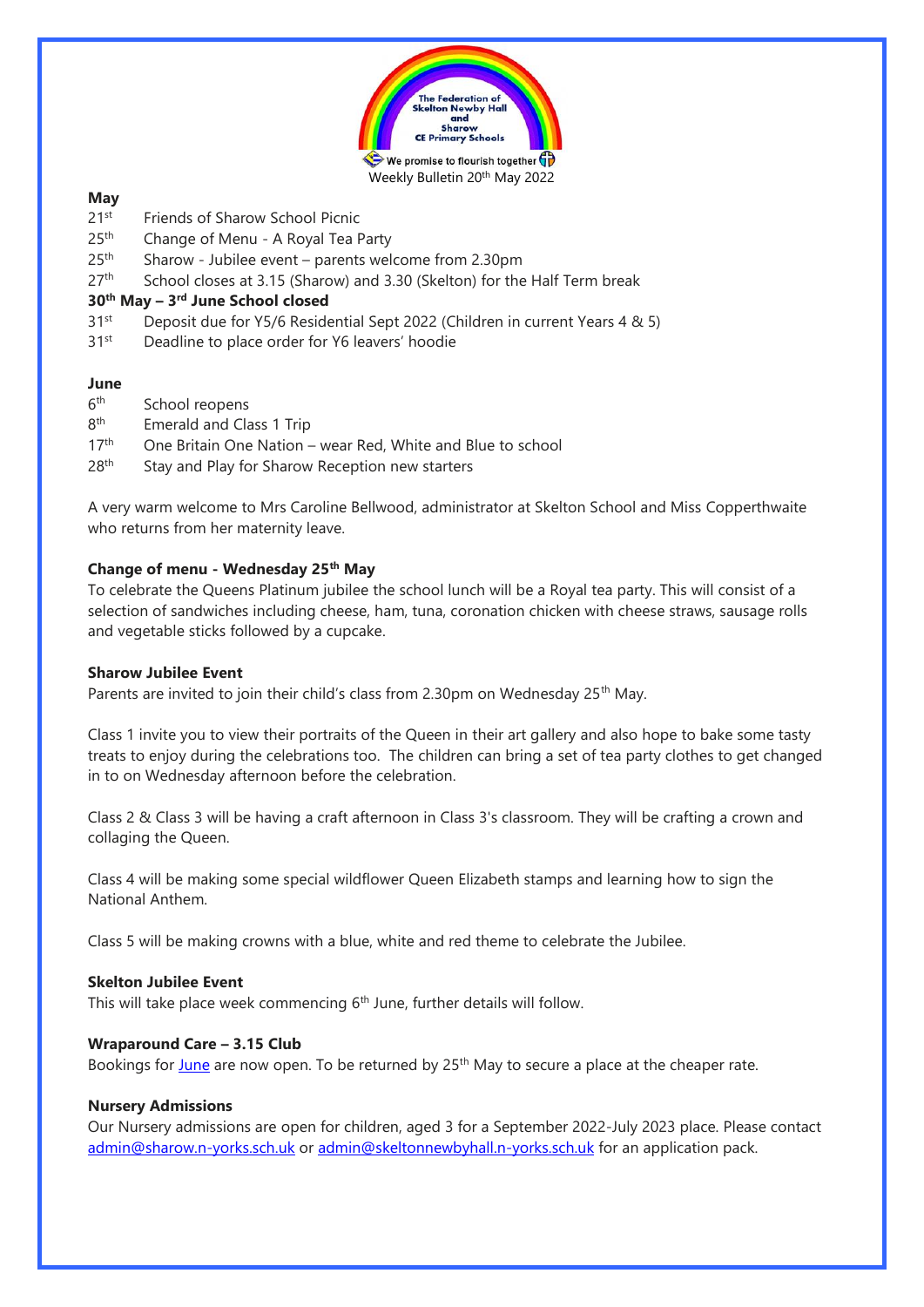## **Plea for help!**

If anyone has a garden parasol that they no longer use, Class 4 would love to give it a new home in their garden area. As the weather gets warmer, class 4 would like to work outside but desperately need some shade. If you think you could help, please speak to Mrs Walker or Mrs Dixon.

Skelton school would like any donations of red, white & blue pansies for the planters at the front of school in preparation for the Jubilee.

## **School Uniform**

We have a collection of unnamed jumpers, cardigans and PE hoodies and also a couple of missing jumpers and cardigans that are named. Please check the jumpers, cardigans and PE hoodies have your child's name in and if it has someone else's name please return to the school office. As uniform is expensive to buy please ensure your child's name is written clearly on the label.

## **Pyjamarama**

Thank you for your donations, the total amount raised currently stands at £61.50.

## **Could your son or daughter be a Cathedral Chorister?**

Dr Krippner, the new Director of Music at Ripon Cathedral, will be visiting Sharow and Skelton Newby Hall Primary Schools to talk to the children during an assembly about the Choristers of Ripon Cathedral and how to become a Cathedral Chorister. All interested children are invited to see Dr Krippner after the assembly for an informal audition. Being a chorister is an outstanding opportunity, so it is very much worth considering! Dr Krippner will visit Sharow on **Tuesday 24th May at 12.45pm** and Skelton Newby Hall on **Tuesday 24th May at 2.30pm**. Meanwhile, do have a look at the Cathedral's new chorister recruitment video: <https://youtu.be/9li3sNhDfFA>

## **Sharow FOSS picnic**

Tomorrow 12-2.30pm at Ripon Spa Gardens. It will be lovely to see everyone and the weather is looking good!